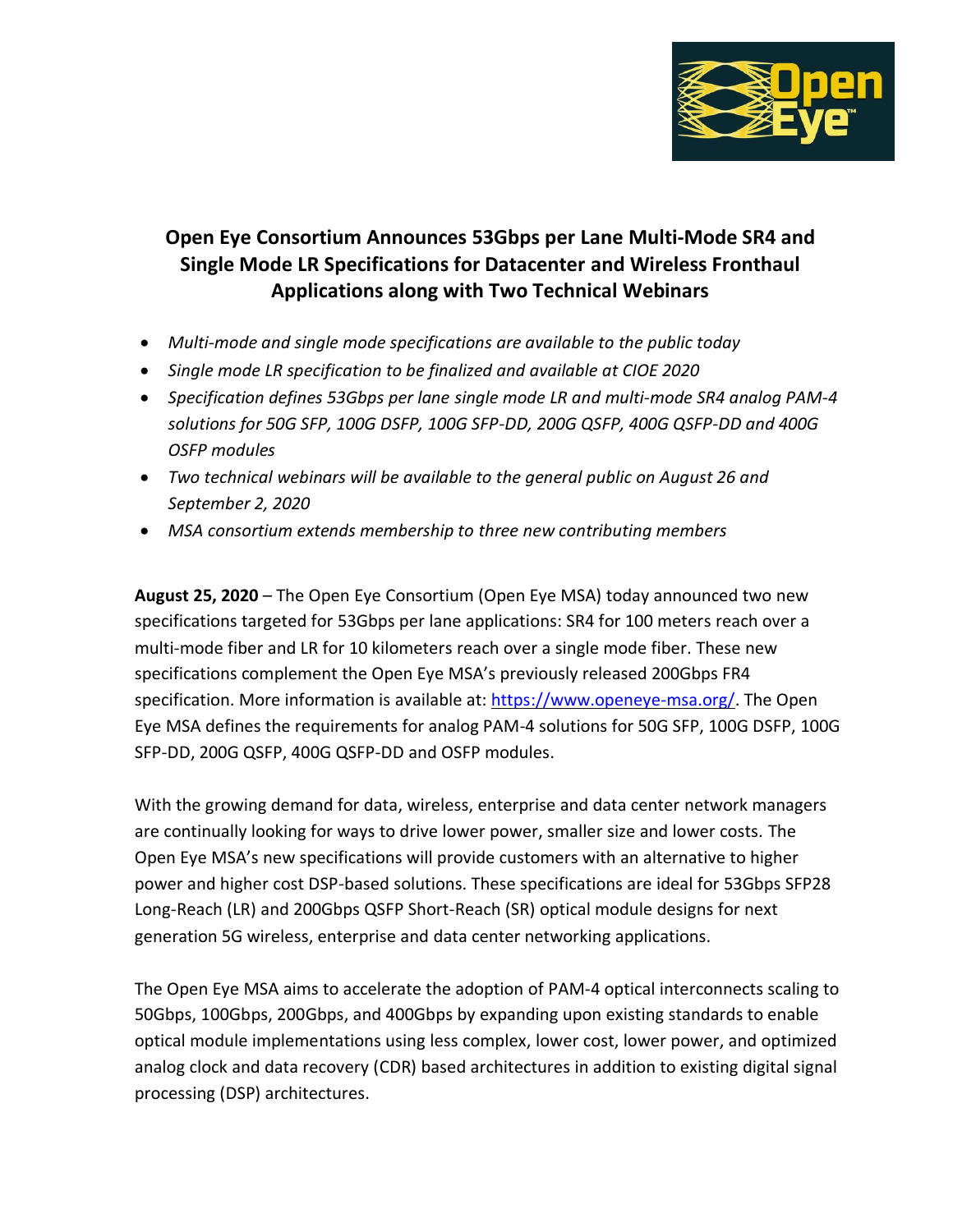

A whitepaper is available to view and download [here](https://www.openeye-msa.org/files/live/sites/msa/files/files/Open%20Eye%20Whitepaper_Rev1p0%203-4-20.pdf) for interested parties to learn more about the Open Eye's MSA mission and latest technical information. To access more information about the Open Eye MSA single- and multi-mode specifications please visit: <https://www.openeye-msa.org/> .

In addition, the Open Eye MSA will be hosting two webinars aimed at introducing network planners and optical module developers to this new exciting technology:

# Webinar 1:

# **Sign up here**: [Click to Register](https://osa.zoom.us/webinar/register/WN_f-4GAAtDTcCth1aav3NZCw)

**Topic**: *Reduce Cost, Power and Latency with Open Eye MSA based Optical Connectivity* **Description:** This webinar is targeted for Data Center, Enterprise and Telecom network architects. Presenters will overview the benefits of the Open Eye MSA approach enabling low cost, low power and low latency optical modules for 200Gbps and 400Gbps connectivity deployments.

### Webinar 2:

### **Sign up here**: [Click to Register](https://osa.zoom.us/webinar/register/WN_OTKJNoEvSam8exTGMQRdBg)

**Topic:** *Reducing the Cost of 200Gbps and 400Gbps Optics using Open Eye MSA compliant Chipset Solutions*

**Description:** This webinar is targeted for manufacturers of optical modules. The Open Eye MSA approach is a natural evolution relative to today's high-volume optical nodes, enabling users to scale to next generation Baud rates. Presenters will overview chip-set and test solutions for implementation of modules based on Open Eye MSA specifications.

The Open Eye MSA is also excited to announce that its membership has grown to 37 members with the addition of Credo Semiconductor, Fuji Xerox and Lumentum to its list of members.